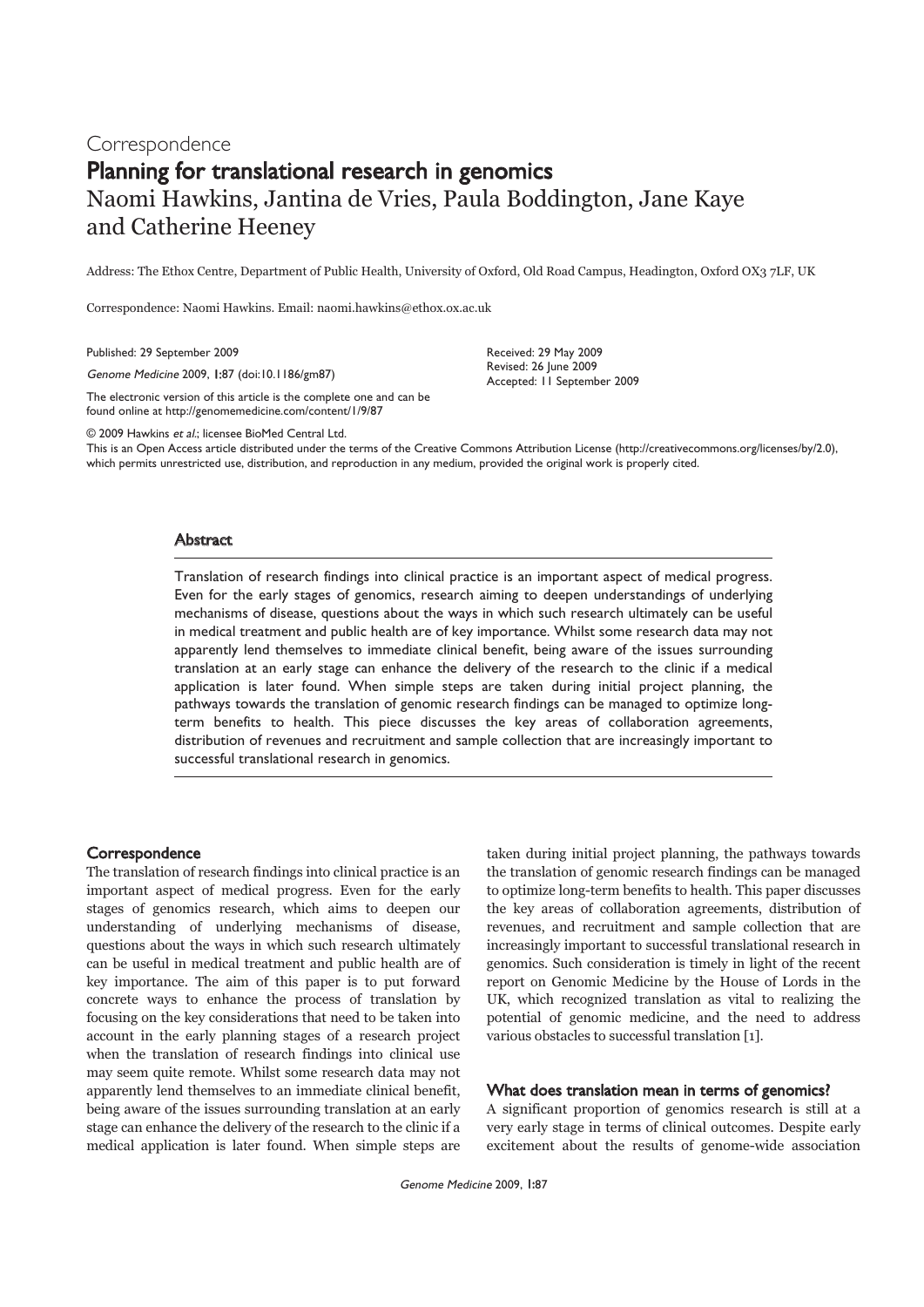studies, recent debates in the scientific literature highlight that most of the variants found through this methodology account for only a small degree of the relative risk of developing a disease or a trait, and the findings collectively explain only a very small proportion of the underlying genetic component of most diseases [2,3]. Critics of current methodologies advocate increased focus on the study of rare variants and gene-gene and gene-environment interactions [4,5]. Whilst there may be debates about the appropriate allocation of funding to different research methodologies within genomics research, it is clear that genomics research will continue to advance rapidly.

Although there is uncertainty as to the actual concrete benefits that are likely to accrue from genomics research [6-9], there seem to be three major areas into which clinical outcomes of genomics research could be grouped. Firstly, the research may lead to better understanding of physiology and disease states [10]. It is hoped that these advances will influence and improve current treatment practices. For example, a recent paper outlines the developments in the understanding of the genetic architectures of plasma lipids and lipoproteins, anticipating that these advances may improve classification, diagnosis and treatment of dyslipidemias [11]. Secondly, the research may lead to the development of new or better diagnostic tools - for example, for disease stratification or predictive tests for common complex diseases [3]. It is hoped that the development of such tests may contribute to early diagnosis, screening programs or strategies that delay or prevent the onset of disease. Genetic tests exist for many rare genetic disorders, including cystic fibrosis and hypertrophic cardiomyopathy. Early predictive tests or useful diagnostic tests may also be developed for common complex disorders in the future. Moreover, pharmacogenetic tests are also in development (for example, recent research has identified genetic variants linked to susceptibility to developing statin-induced myopathy [12]) and some are already in clinical use [13] (for example, in the prescribing of abacavir for the treatment of HIV [14]). Commentary on recent efforts to translate the results of genome-wide association studies into direct-to-consumer tests has indicated the difficulties in developing tests proven to have clinical validity and utility, and regulating their sale [15-17]. Third, genomics research may lead to the development of new therapeutics, although there has not been the rapid discovery of novel and perfect drug targets that was anticipated by some when the human genome was first sequenced [18].

Much recent commentary has focused on the achievements and limitations of genomics research to date [19-21], and on further directions to advance science and maximize clinical utility [22,23]. This paper aims to contribute to this endeavor by examining how initial steps can maximize the utility of this immense research effort.

# Translation via commercialization

Commercialization is an important means by which innovations in biomedicine are translated into clinical practice, and whilst the positive and negative aspects of industry involvement in biomedicine are still hotly debated, commercialization is a reality in translational research [24]. The development of clinical products for patients usually occurs with the involvement of industry, for the oft-cited reason that the regulatory approval processes to which biomedical products are subjected require significant time and money [25,26]. In genomics, the importance of industry in translation is likely to vary with the difficulty and length of development of a product following a basic science discovery, as well as the degree of regulatory oversight and approval of the product in question.

There are increasingly permeable boundaries between basic and applied, academic and industrial science. Many genomics research projects are now set up with a commercial partner (for example, Procardis [27]); some European Union projects call for the involvement of small and medium enterprises [28], or a commercial partner may become involved later in the life of a project [29]. The necessity of effective collaboration between industry, academia, the charitable sector and the UK National Health Service for translational research was highlighted in the recent UK House of Lords Genomic Medicine Report [1]. Factors such as the reputedly high revenues gained by public research institutions following the patenting of new inventions, and institutional policies and pressures have meant that many public science researchers are encouraged to patent and develop their research findings [30-32]. However, it remains the case that later stage development of innovations is conducted primarily by or in partnership with companies.

Given these realities of commercialization, there are a number of issues that should be considered early in a genomics research program. In this paper we discuss the types of agreements that must be put in place, the factors that funders and research institutions need to consider and the importance of informing participants to ensure public trust in research. This process does not need to be costly or time consuming. Moreover, consideration and appropriate attention at an early stage may save time and money later on.

## Setting the ground rules: collaboration agreements

Genomics research frequently involves collaborations between many researchers from different institutions in multiple countries. Research collaborations are forged between researchers who have different but complementary expertise, skills and resources. These collaborations are often based on informal relationships; previous experience of working on research projects together or on the reputation that an individual or group may have gained in the field.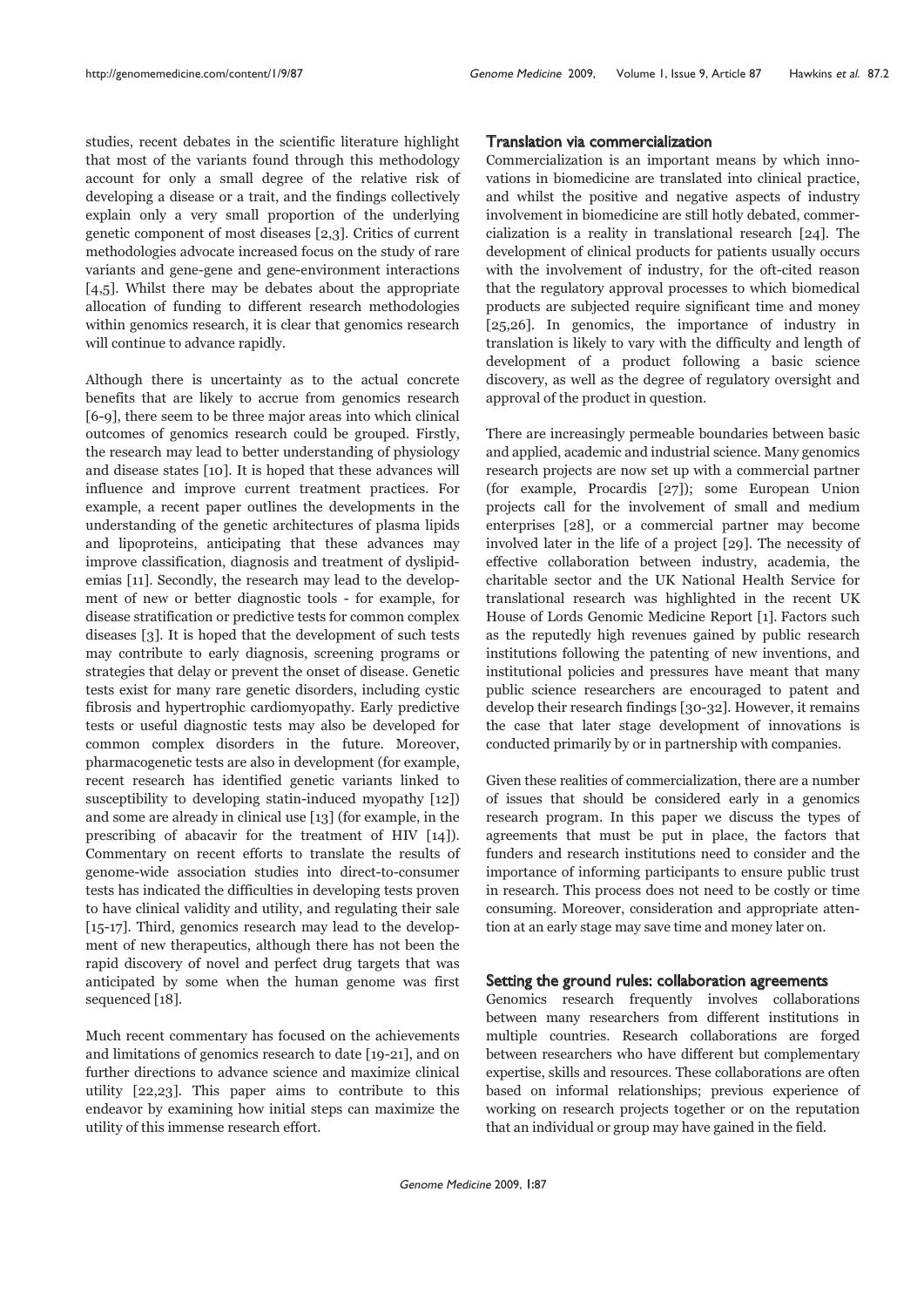However, once funding is obtained for such a project, formal agreements will be put in place between the researchers, funders and institutions involved in the research. The primary aim of such contracts is to articulate the nature and aims of the project and the roles and responsibilities of each party, but they do not necessarily articulate the fine detail of all aspects of the project. They also will need to cover, amongst other things, issues such as ownership of intellectual property (IP) - including defining the ownership of prior held IP and that developed during the project - confidentiality and material transfer.

Other aspects that might benefit from early consideration and articulation include rights of research and experimental use, and publication and dissemination rights. Overly restrictive agreements that constrain future research direction and prevent researchers developing and pursuing autonomous research are rarely appropriate or warranted for academic research. Some delay in publication for the purposes of obtaining IP protection may be necessary, but the delay should not be protracted. Policies and best practices for university licensing have been developed that emphasize reservation of research rights and licensing in a way to maximize use and development of inventions, and may provide useful guidance [33-35].

Putting these agreements in place is not straightforward. Each of these contracts raises different issues for the parties involved and can be time-consuming to negotiate and develop. Moreover, where projects receive funding from multiple sources and involve multiple parties, sometimes in many different countries, each with different legal regimes, the challenges are magnified. Additionally, it can be exceptionally difficult to draft agreements that both accommodate the current organization of the research and are also flexible and provide appropriate solutions for future possibilities. Model agreements have been developed to assist parties and these could be a useful starting point [36,37]. Efforts in some jurisdictions to standardize agreements have made the process of developing these agreements easier, but this has not happened in all jurisdictions. Especially in complex projects spanning multiple institutions and jurisdictions, agreements need to be tailored to the specific situation [38]. Moreover, agreements need to be drafted in a manner sensible and sensitive to downstream development. An overly restrictive agreement put in place at an early stage, although conceived with the best of intentions, may in effect rule out any development if it includes conditions that are extremely difficult or impossible to fulfill for potential commercial partners.

Whilst there may be increased transaction costs associated with consideration of these issues at an early stage, these are outweighed by two advantages of having clear agreements in place before the commencement of research. Firstly, the process of drafting these agreements means that full consideration is given to the issues, which can mean that potential pitfalls are recognized and avoided. Secondly, if disputes do later arise, the agreements will hopefully provide a basis and mechanism for their resolution.

These agreements are essential. Although precise details of problems are often kept confidential due to their commercial sensitivity, insufficient attention to detail in this area has led to significant stumbling blocks for potentially valuable projects, sometimes in the initial stages of getting a project off the ground, whereas for others problems with agreements have not become apparent until later in the research project.

# Distribution of revenues

Research institutions, funding bodies and individual researchers may all have an interest in protecting possibly profitable outcomes from the work that they fund, host, or execute. Increasingly in recent years, universities have seen the commercialization of research as a potential source of income and as a means to fund further research. Similarly, funding bodies may have a direct interest in promoting the commercialization of the research that they fund, as this may generate revenue for the future [39].

Whilst there is the potential for 'blockbuster' revenues from patents in genomics, such as the benefit Stanford University and the University of California gained in terms of additional research funding from the licensing revenues of the Cohen-Boyer patent [40], this is exceptional. Patents are expensive to acquire and maintain, and costs may not match up to the benefits. In addition, the patenting landscape in genomics is complex, with the potential for multiple patents covering genetic sequences or variants, methods and techniques. The development of a genetic diagnostic test for a common complex disorder may therefore require the careful negotiation of licensing agreements with multiple stakeholders, each of whom will seek a percentage of revenue as a royalty. Huge license fees are not likely to be workable in relation to patents that make a small contribution to a larger product. It is unrealistic in such a circumstance to expect and bargain on the basis of wanting a huge percentage of profit; to do so may ultimately block translation [41].

Participants are an essential partner in genomics research projects; research cannot proceed without access to samples. This fact necessarily raises the question of whether the donors of the genetic material have a right to compensation or reward; so-called 'benefit sharing' [42]. This compensation, whether financial or non-financial, might be at the time of donation of the sample, or at some future point in time, if there are ultimately profits generated from the research project [43,44]. Some projects might provide for individual benefits, such as the feedback of clinically relevant results such as blood pressure from initial assessments or medical treatment [45,46]. Others might aim to provide community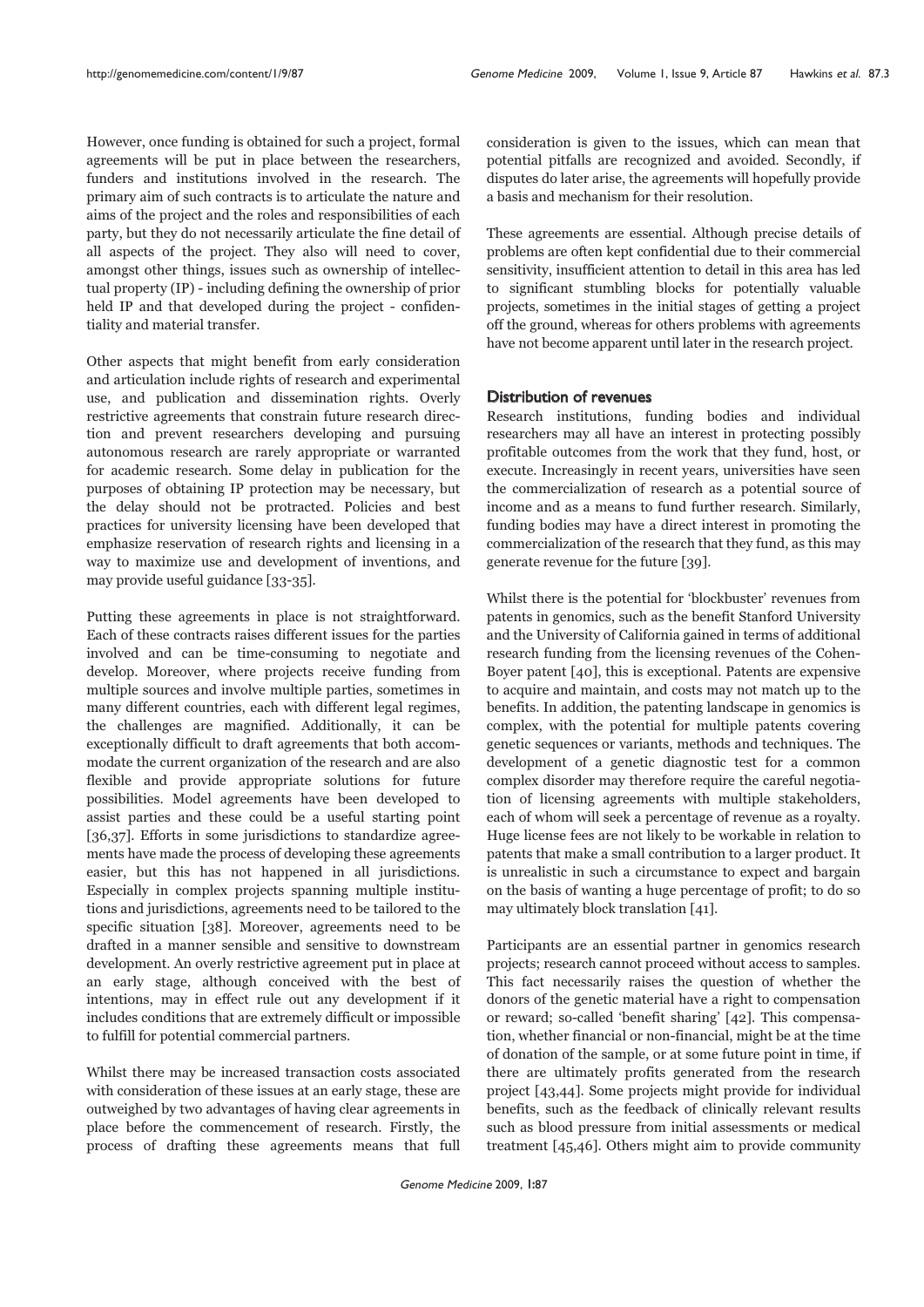benefits through initiatives such as building schools [47]. The question of sharing of benefits is complex, and a full consideration is beyond the scope of this paper. We agree with Forsberg et al. [48] that research is necessary and desirable for future development of healthcare, and excessive focus on individual benefits at the expense of solidarity and altruism may provide a barrier to research. One way to consider benefit sharing in genomic research is to focus less on individual benefits, and more on benefits for public health [48].

One aspect of benefit sharing in the literature is the question of ensuring fair and reasonable access to the innovation for those who participated in research to develop it. Access is important not only for those who directly participated in the research in question through donation of samples, but also for the population as a whole; innovations of genomics research should be available to those who need them, not only the privileged few. Questions of access to healthcare are not specific to genomics; they take place within a much broader context of healthcare and social justice and equality.

The general assumption is that in a system of social healthcare, there is automatic access to the medical innovations through regular healthcare provision. However, with increasing financial pressures on health services, it may not in fact be reasonable to assume that genomic innovations will be standard of care, especially where such innovations are very expensive, such as in the case of Herceptin in the UK. If a social healthcare system does not pay for the innovation in question for those whose genetic information helped to develop the innovation, does the commercial developer have a duty to do so? In some cases, this may be reasonable. But where an innovation was developed for a very small population, where a large proportion of them were involved in the genomic research, then a requirement that the innovation be provided free of charge may mean that there is effectively no market for a product. In such circumstances charitable and government funding, as well as tax concessions, may be helpful to make development possible.

Both universities and funding bodies may be in a better position than individual researchers to use their considerable negotiating power and access to legal advice to develop frameworks for translation of their funded research that will maximize patient access. Funding bodies such as the Gates Foundation, whose prime concern is ensuring the equitable distribution to vulnerable populations of innovations developed through funded research, use IP rights and contractual means to ensure this. For example, researchers seeking access to data generated by the MalariaGEN project are required to sign up to an agreement that includes the following: 'if the use of the data gives rise to IP that could support health benefits in the developing world, the owner of the IP agrees to license it on a reasonable basis for use in the developing world and on a preferential basis to the countries whose citizens are the subject of the database'

[49]. What remains undefined, however, is what 'licensing on a reasonable basis' means. Others who promote 'global social responsibility' propose concrete licensing models for university inventions that aim to improve access for the developing world [50]. Vigilant attention to the actual impact of these license agreements is necessary to ensure they are reasonable, flexible and assist in providing effective sustainable translation of genomic research.

# Recruitment and sample collection: consent and commerce

The expected benefit to patients from genomics research is a major motivating factor for participants in genomics research; even if participants have no expectation of personal benefit, they are generally motivated by potential improvements in the health of the population [51]. At the same time, participants often have reservations about commercial involvement in, and profit from, research on their samples and information, as well as concerns about who will benefit. Beliefs about the potential for research to give rise to improvements in healthcare may result in tension if coupled with misconceptions about what this would involve. If these tensions are not appropriately managed, this could be problematic for the sustainable translation of research results in genomic research that relies on the continuous recruitment of patients and controls. However, simple steps could help to sustain recruitment and enhance public trust in the research and translation process.

Amongst potential research participants, there is a wide range of opinion opposing or supporting commercial involvement in genomic research. Those who question the extent of commercial involvement in research may express concerns about industry profiting from what they see as 'their' biological material [52]. Groups such as Genewatch UK express concerns about the costs of products, or that commercial involvement may skew research agendas towards commercially viable products at the expense of other outcomes that may be of importance [53]. Meanwhile, the involvement of commercial partners in research may be explicitly promoted by some patient groups, such as PXE International, that actively seek out and encourage industry to investigate and develop therapies for their diseases [54]. The Genetic Interest Group, an umbrella organization representing the interests of those affected by various genetic diseases, both receives funding from industry and actively participates in research, often with commercial partners and with the explicit aim of producing outputs such as pharmacological treatments [55]. Others may even be prepared to pay to be involved in commercial genomics research projects [56].

## Informing participants

Consent forms may vary in the information they provide. Where research explicitly involves a commercial partner, it is likely that the consent process will have taken the possibility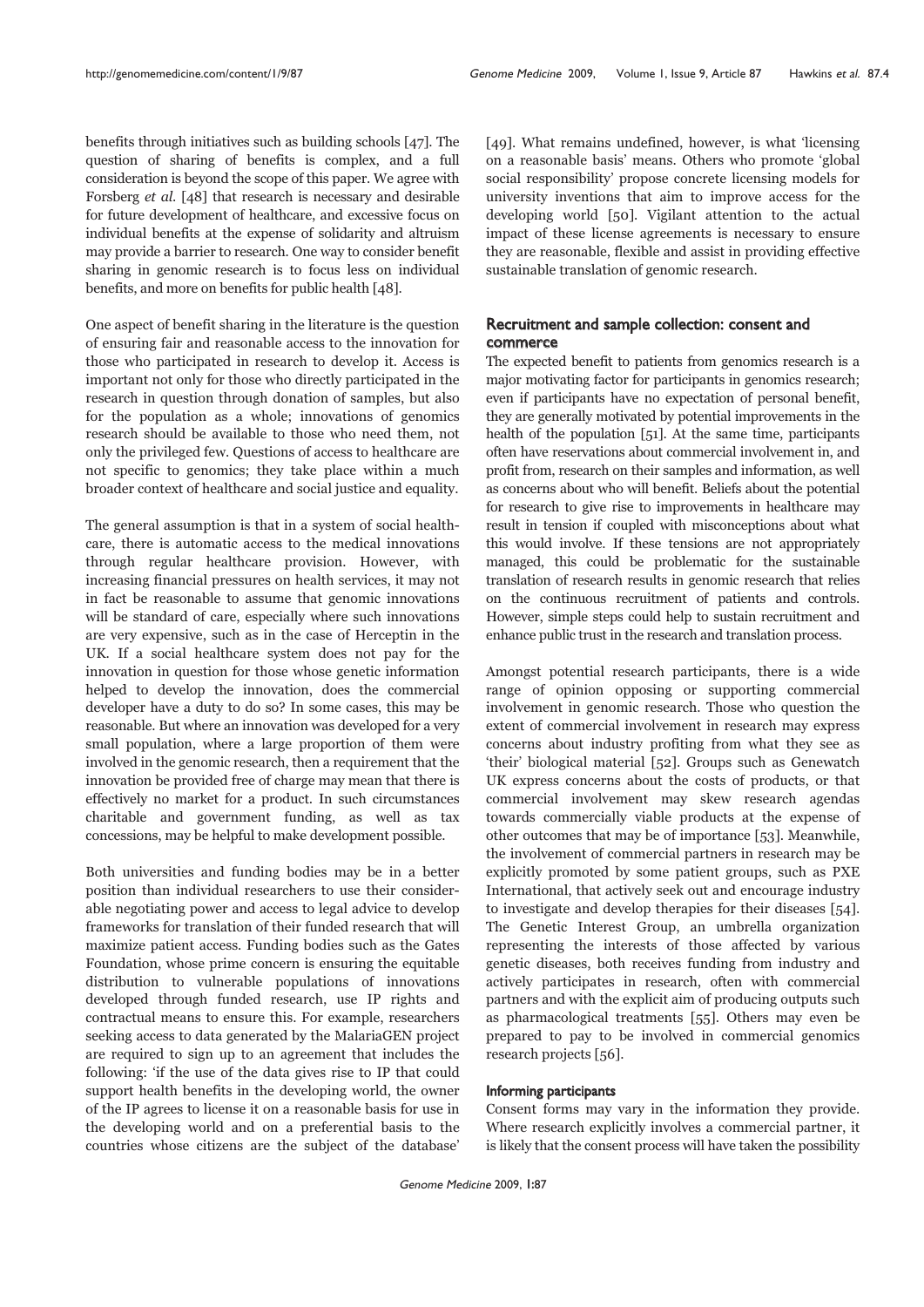of patenting and financial profit into account. Participants will then have been informed of commercial involvement before consenting. Difficulties may arise where archived data are used or where data are shared from studies taking place within a purely academic context. Consent information from such studies may refer to possible sharing of data or their use in other 'research' or 'scientific research' or 'medical research', but rarely mentions industry. Hence, participants may not be aware of the possibility of downstream involvement of industry, private profit and patenting.

The context of consent is well known to be of crucial importance to shaping participants' expectations and understandings of what research will involve. Many taking part in clinical research still partake of the 'therapeutic misconception' that they may benefit from research, even if it has been explained to them that benefit is unlikely [57]. Likewise, research taking place within a purely academic context, such as a research institute or hospital, especially where publicly funded, is likely to lead at least some participants to think of the research as basic research rather than research leading to possible commercial activity [58]. Researchers cannot assume that participants will realize that the translation of research into concrete medical outcomes generally involves commercial partners with possible profits for some.

Moreover, research indicates that commercial involvement is something recruits wish to know about, even if it will not change their decision to participate [59-61]. Research also tells us that fostering trust between potential participants and researchers holds the key to sustainable recruitment practices [51,60,62]. Being explicit about downstream commercial involvement may assist in fostering such a climate of openness and trust. It also means that consent is obtained for future commercial collaboration without the need for re-consent on this issue.

## Consent and commerce: what are recruits told?

Many studies taking place within an academic context understandably make no reference to the issue of the translation of research findings. For example, the highly respected Whitehall studies, run from University College, London, and currently funded by the Medical Research Council, British Heart Foundation, the National Heart Lung and Blood Institute and the National Institute of Ageing, have been taking place over several decades within different levels of the UK civil service. These studies have produced voluminous and much utilized research findings, including data that have been used in genomic research. The consent form for the latest phase of the project (the Whitehall Phase 9 Consent Form [63]) does not make explicit mention of whether or not there is any commercial involvement, as the following extract indicates:

'I consent to participate in the genetic component of the Stress and Health Study. DNA will be prepared from my

blood cells for the study of genetic influences which may be relevant to diabetes, heart disease, stroke and cognitive function, and their risk factors. DNA will be stored for use in projects undertaken by the Stress and Health Study and its collaborators. I understand that no information found from the DNA will be given to me and that the information will be treated in the strictest confidence. I understand that the samples and information will be coded and used anonymously for research purposes only.

17. I agree that the blood samples that I have given and the information gathered about me will be stored by the Stress and Health Study for possible use in future research projects. Samples and information will be anonymised, so that I will not be identified, before being used in future research projects. All my personal information will be treated in the strictest confidence in accordance with the Data Protection Act (1998) and samples in accordance with the Human Tissue Act (2004).'

This consent form makes it clear that samples and data may be used in future research projects, and as such leaves open the possibility that such future research projects may lead to translational outputs with commercial components. However, where a research project may share data in future research projects with research groups involving commercial partners, it may be advisable specifically to mention the possibility of this and of outputs with financial rewards for some parties.

The Procardis Programme aims to discover novel susceptibility genes for coronary artery disease and involves collaboration between various European universities as well as commercial partners [27]. Therefore, the consent form explicitly mentions the element of commercial partners and future translation of research:

'I understand that the University of Oxford, and its academic and commercial partners in the study, will use the results to try to improve the diagnosis and treatment of patients (including, for example, patenting and developing new drugs), and that I shall not benefit financially from my participation.'

Other projects that contemplate data sharing may specifically address the question of commercial outcomes in their consent forms. For example, the model consent form developed for the National Human Genome Research Institute Medical Sequencing Project [64] specifically addresses this question:

#### '3. Financial Compensation/Costs

You will not be paid to participate in this project. Your blood (or other tissue) samples and your medical information will be used only for research purposes and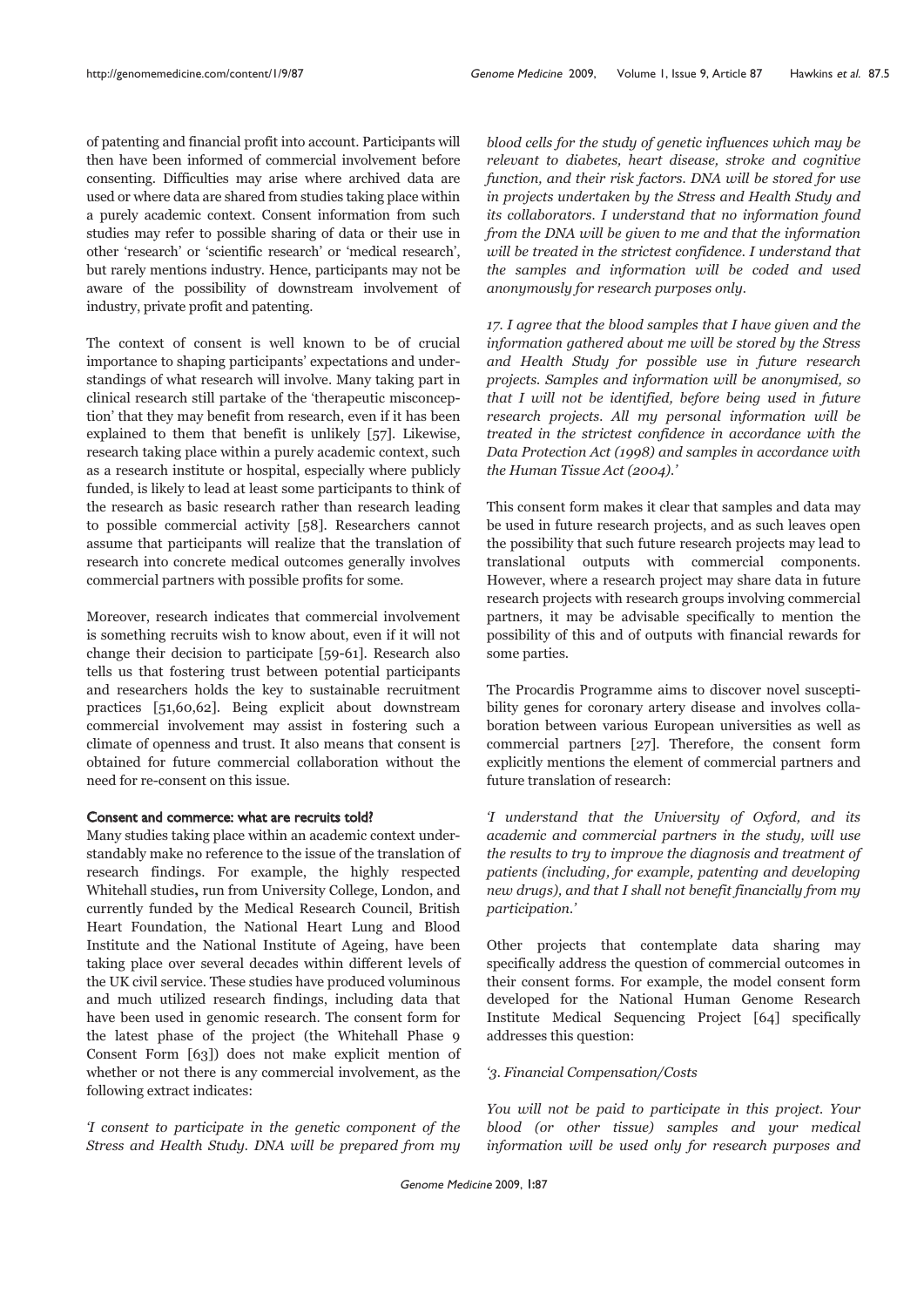will not be sold. It is possible that some of the research conducted using your samples or information eventually will lead to the development of new diagnostic tests, new drugs or other commercial products. Should this occur, there is no plan to provide you with any part of the profits generated from such products.'

The Kadoorie Study of Chronic Disease in China is a collaborative, longitudinal study between the Clinical Trials Service Unit at the University of Oxford and the Chinese National Centre for Disease Control involving 500,000 recruits. Data recorded include lifestyle data, such as smoking, and several clinical measures, such as blood pressure and lung function, and a blood sample is taken. Recruits are to be monitored for 10 to 20 years. This project has explicitly ruled out commercial involvement. The consent form for this project (available on application [65]) specifies:

'I understand that all information provided by me will be treated confidentially, and that the Chinese National Centre for Disease Control and the University of Oxford that are responsible for the whole project will use the results to try to improve the prevention and treatment of common disease, and that I shall not benefit financially from my participation. The information and blood samples collected will not be used for any commercial purposes.'

Such a statement is open to interpretation in different ways. Especially given that the results of such a study can be expected to have widespread significance for populations worldwide [66], it seems highly likely that the results will then feed into understandings of disease that help ground the development of commercial products. Close attention to what is being specified in consent forms about commercial use of participants' data and samples, and end results, is advisable. Whilst researchers collecting samples and performing initial analysis of data may have no intention of commercial activity, data sharing practices complicate promises that there will be no commercial involvement.

P3G (the Public Population Project in Genomics) is an international consortium to promote collaboration between researchers in the field of population genomics that develops tools to facilitate data sharing in genomics. It has developed a generic consent form [67] for adaptation for research projects that includes a disclaimer about commercial involvement in research:

## *'*COMMERCIALIZATION

I understand that with proper oversight, results and samples may be exchanged with researchers in other countries, including those from commercial companies, for use in specific biomedical projects. I will not receive any personal financial benefit from the commercialization of any test or product that may result.'

A clear recommendation is that the simplest, most direct and most honest approach is to indicate explicitly the possibility of commercial involvement in any consent forms and background study information, where there is any chance that research data might be used later on for such purposes. The use of archived data for translational research is likely to be consistent with original consent so long as commercial involvement was not explicitly ruled out. However, for current research, best practice is to be explicit about the possibility of commercial outputs. This would help in countering the possible misconception whereby some recruits may distinguish between 'pure' research taking place in a university or other academic context, and research with links to commercial outcomes [68]. It is also in line with findings about information that recruits would wish to be given [51,59,61].

# Representative recruitment and equitable targeting of translation

The availability of healthcare, including access to the fruits of translation, is influential in attitudes to research participation, and these links need to be thought about carefully. Those who participate in research knowing that their healthcare is well provided for may well have different concerns to those individuals or groups whose healthcare needs are poorly served. Attitudes are markedly different in different countries and between different groups and it is vital for recruitment processes to understand this [69]. Groups with unmet health needs may feel reluctance to participate in research and this is especially the case where resource allocation is seen as unfair, as research amongst African Americans suggests [70]. It seems unlikely to be a coincidence that Swedes, who have generally good access to medical resources, often profess indifference to the sources of funding for research [51,71], whereas African Americans, many of whom lack health insurance and thus assured healthcare provision, have shown suspicion towards the motivations of researchers and their potential financial and personal rewards [70]. It is vital that robust levels of recruitment take place amongst certain underrepresented groups [72], especially as these are groups most likely to experience large burdens of ill health [69]; indeed, representative recruitment is now mandated in the US for reasons of equity as well as scientific integrity [73]. Researchers have limited control over large social issues, which require much broader efforts to improve equality and justice. However, forward planning about how the benefits of research translation may be fed back to participating groups and due care and attention to the recruitment process may assist in boosting participation rates as well as being a real contribution to health care justice. Ensuring that research directions and research agendas include attention to a full range of causal pathways, such as gene-environment interactions [22], may also in the long term help more effectively to address some of the reasons behind health disparities between different groups.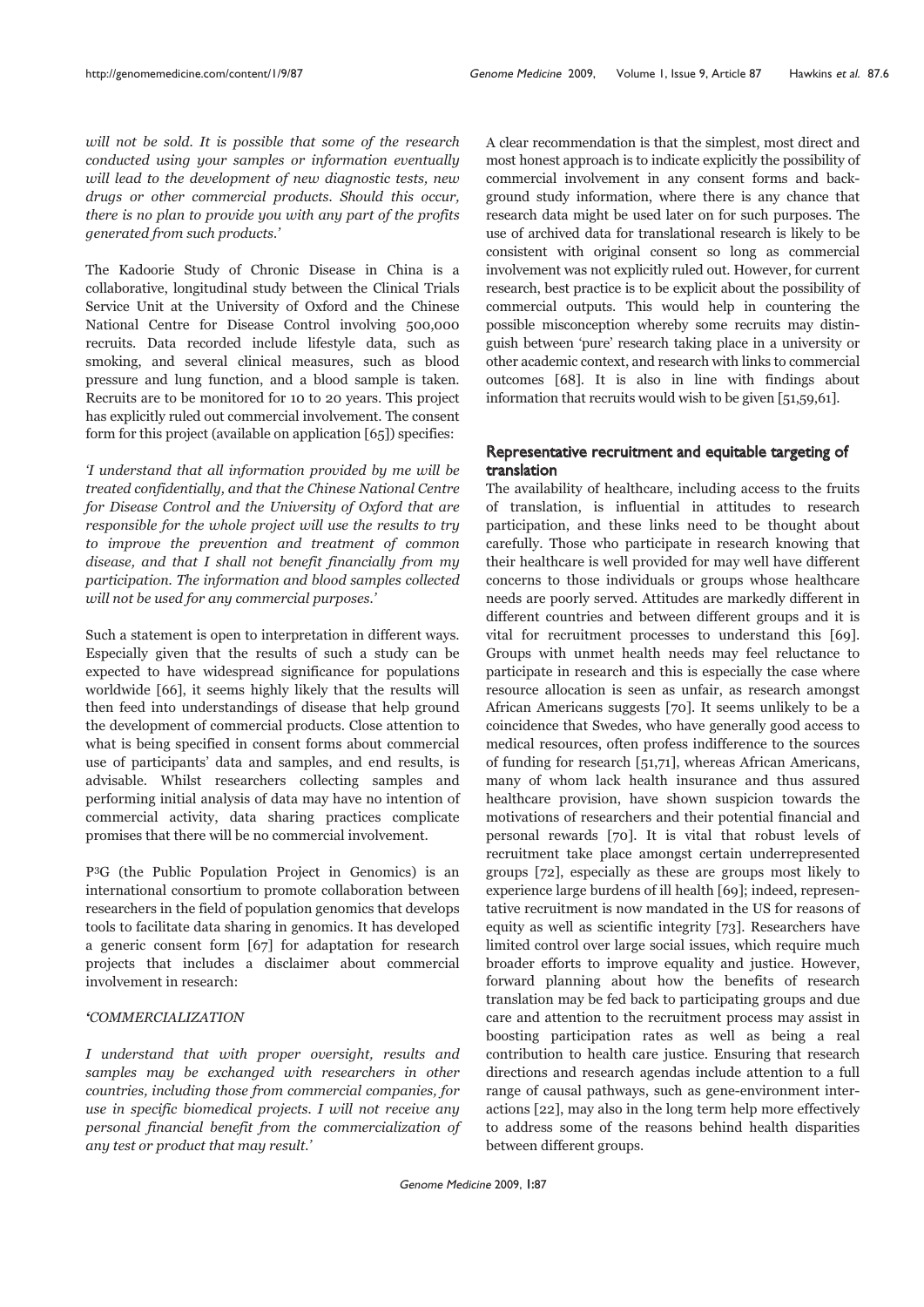# Checklist for planning a translational research project in genomics

- Make sure appropriate and effective agreements are in place before commencement of research.
- Keep expectations of profits to reasonable levels, and do not let a desire for profit block translation of research into clinically useful innovations.
- Recognize and utilize the power of institutions and funding bodies to help ensure that innovations can be utilized for the maximum benefit to patients around the world.
- Address research participant concerns about commercialization, and ensure that research participants are fully informed through informed consent procedures about the potential commercial outcomes of research.

# **Conclusions**

Different clinical outcomes of genomics research will be best suited to different pathways of translation and development. There will be much greater investment in the development of a therapeutic, with its associated regulatory approval, than in recommendations of changes to lifestyle or medical treatment practices; private investment may be more appropriate and necessary in some areas than others. IP protection is likely to be important in the development of new innovations from genomics research. It should, however, be used sparingly and sensitively, in accordance with the best practices developed by organizations such as the OECD and the National Institutes of Health [34,35,41].

Translation need not only be about the generation of monopoly profits for the pharmaceutical industry. Ultimately, translation should be about ensuring that the benefits of genomics research reach those in the community who have the need and will benefit from them. When research institutions are planning genomics research, this goal should be kept in mind, and arrangements should be put in place to facilitate translation right from the beginning.

## **Abbreviations**

IP = intellectual property.

## Competing interests

The authors declare that they have no competing interests.

## Authors' contributions

All the authors have contributed to the preparation of this work.

# Acknowledgements

NH and JdV are funded by the Wellcome Trust, under grant codes WT 077869/Z/05/Z and WT 083326/Z/07/Z. PB is funded by EU FP6, Procardis Project grant number LSHM-CT-2007-037273. JK is funded by the Wellcome Trust under grant codes WT 081407/Z/06/Z. CH is funded by the European Commission through grant number LSHB-CT-2006-037319. This paper was carried out as part of the work of the Ethox Centre P3G Core on Data Sharing. P3G is funded by Genome Canada and Genome Quebec.

#### **References**

- House of Lords, Genomic Medicine Report [http://www. publications.parliament.uk/pa/ld200809/ldselect/ldsctech/107/107i.pdf] 2. Maher B: Personal genomes: The case of the missing heritability. Nature 2008, 456:18-21.
- 3. Kraft P, Hunter DJ: Genetic risk prediction are we there yet? N Engl J Med 2009, 360:1701-1703.
- 4. Goldstein DB: Common genetic variation and human traits. N Engl J Med 2009, 360:1696-1698.
- 5. Lanktree MB, Hegele RA: Gene-gene and gene-environment interactions: new insights into the prevention, detection and management of coronary artery disease. Genome Med 2009, 1:28.
- 6. Melzer D, Hogarth S, Liddell K, Ling T, Sanderson S, Zimmern RL: Genetic tests for common diseases: new insights, old concerns. BMJ 2008, 336:590-593.
- 7. McCarthy MI, Abecasis GR, Cardon LR, Goldstein DB, Little J, Ioannidis JPA, Hirschhorn JN: Genome-wide association studies for complex traits: consensus, uncertainties, and challenge. Nat Rev Genet 2008, 9:356-359.
- 8. Holtzman NA, Marteau TM: Will genetics revolutionize medicine? N Engl J Med 2000, 343:141-144.
- 9. Burke W, Khoury MJ, Stewart A, Zimmern RL: The path from genome-based research to population health: development of an international public health genomics network. Genet Med 2006, 8:451-458.
- 10. Hirschhorn JN: Genomewide association studies illuminating biologic pathways. N Engl J Med 2009, 360:1699-1701.
- 11. Hegele RA: Plasma lipoproteins: genetic influences and clinical implications. Nat Rev Genet 2009, 10:109-121.
- 12. Link E, Parish S, Armitage J, Bowman L, Heath S, Matsuda F, Gut I, Lathrop M, Collins R: SLCO1B1 variants and statin-induced myopathy - a genomewide study. N Engl J Med 2008, 359:789-799.
- 13. Sheffield LJ, Phillimore HE: Clinical use of pharmacogenomic tests in 2009. Clin Biochem Rev 2009, 30:55-65.
- 14. Lai-Goldman M, Faruki H: Abacavir hypersensitivity: a model system for pharmacogenetic test adoption. Genet Med 2008, 10:874-878.
- 15. Magnus D, Cho MK, Cook-Deegan R: Direct-to-consumer genetic tests: beyond medical regulation? Genome Med 2009, 1:17.
- Schickedanz AD, Herdman RC: Direct-to-consumer genetic testing: the need to get retail genomics right. Clin Pharmacol Ther 2009, 86:17-20.
- 17. Ameer B, Krivoy N: Direct-to-consumer/patient advertising of genetic testing: a position statement of the American College of Clinical Pharmacology. J Clin Pharmacol 2009, 49:886-888.
- 18. Debouck C: Integrating genomics across drug discovery and development. Toxicol Lett 2009, 186:9-12.
- 19. Jakobsdottir J, Gorin MB, Conley YP, Ferrell RE, Weeks DE: Interpretation of genetic association studies: markers with replicated highly significant odds ratios may be poor classifiers. PLoS Genet 2009, 5:e1000337.
- 20. Janssens ACJW, van Duijn CM: Genome-based prediction of common diseases: advances and prospects. Hum Mol Genet 2008, 17:R166-R172.
- 21. Eckman MH, Rosand J, Greenberg SM, Gage BF: Cost-effectiveness of using pharmacogenetic information in warfarin dosing for patients with nonvalvular atrial fibrillation. Ann Internal Med 2009, 150:73-83.
- 22. McCarthy MI, Hirschhorn JN: Genome-wide association studies: potential next steps on a genetic journey. Hum Mol Genet 2008, 17:R156-R165.
- 23. Scheuner MT, Sieverding P, Shekelle PG: Delivery of genomic medicine for common chronic adult diseases: a systematic review. JAMA 2008, 299:1320-1334.
- 24. Caulfield T, Einsiedel E, Merz JF, Nicol D: Trust, patents and public perceptions: the governance of controversial biotechnology research. Nat Biotechnol 2006, 24:1352-1354.